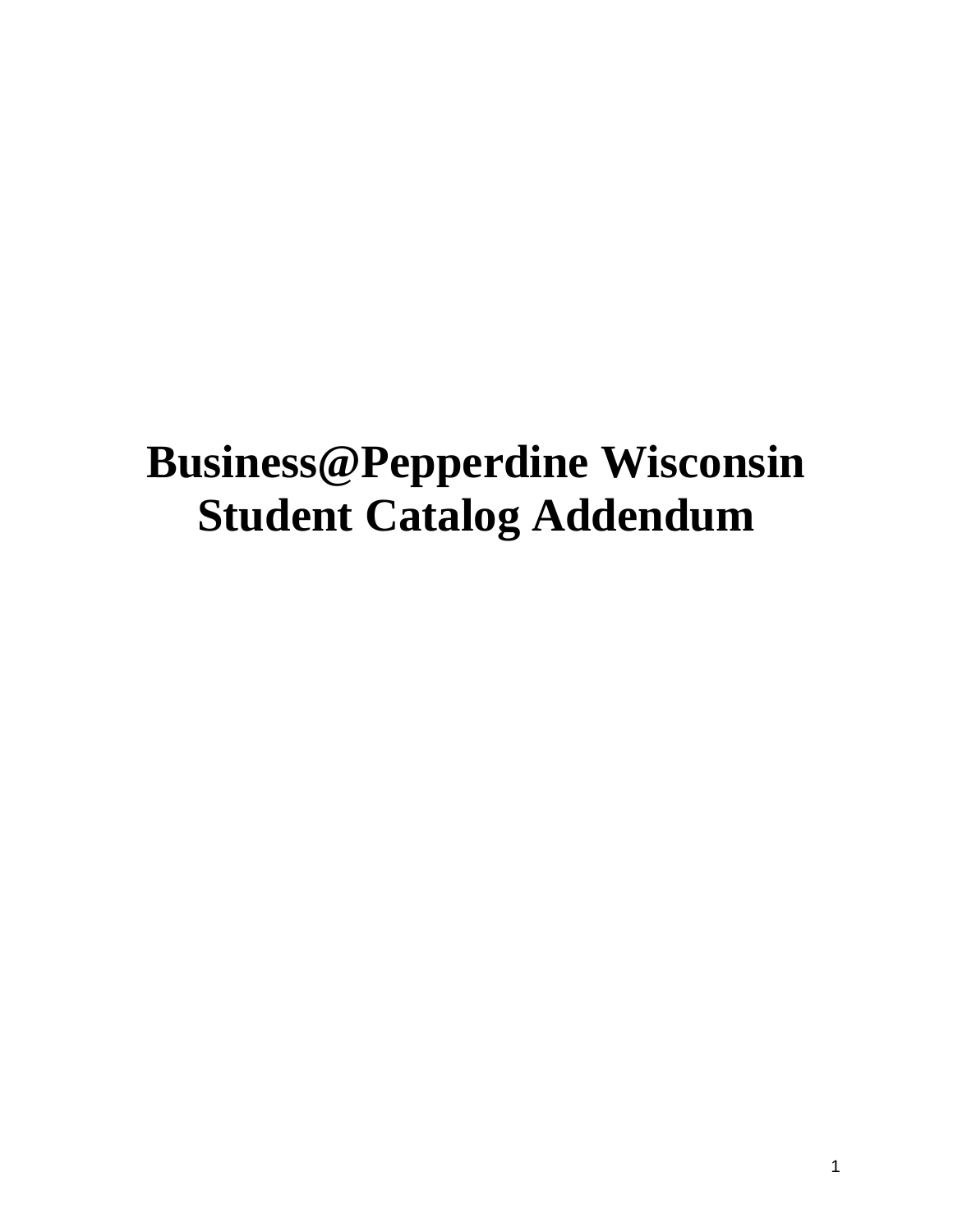# **TABLE OF CONTENTS**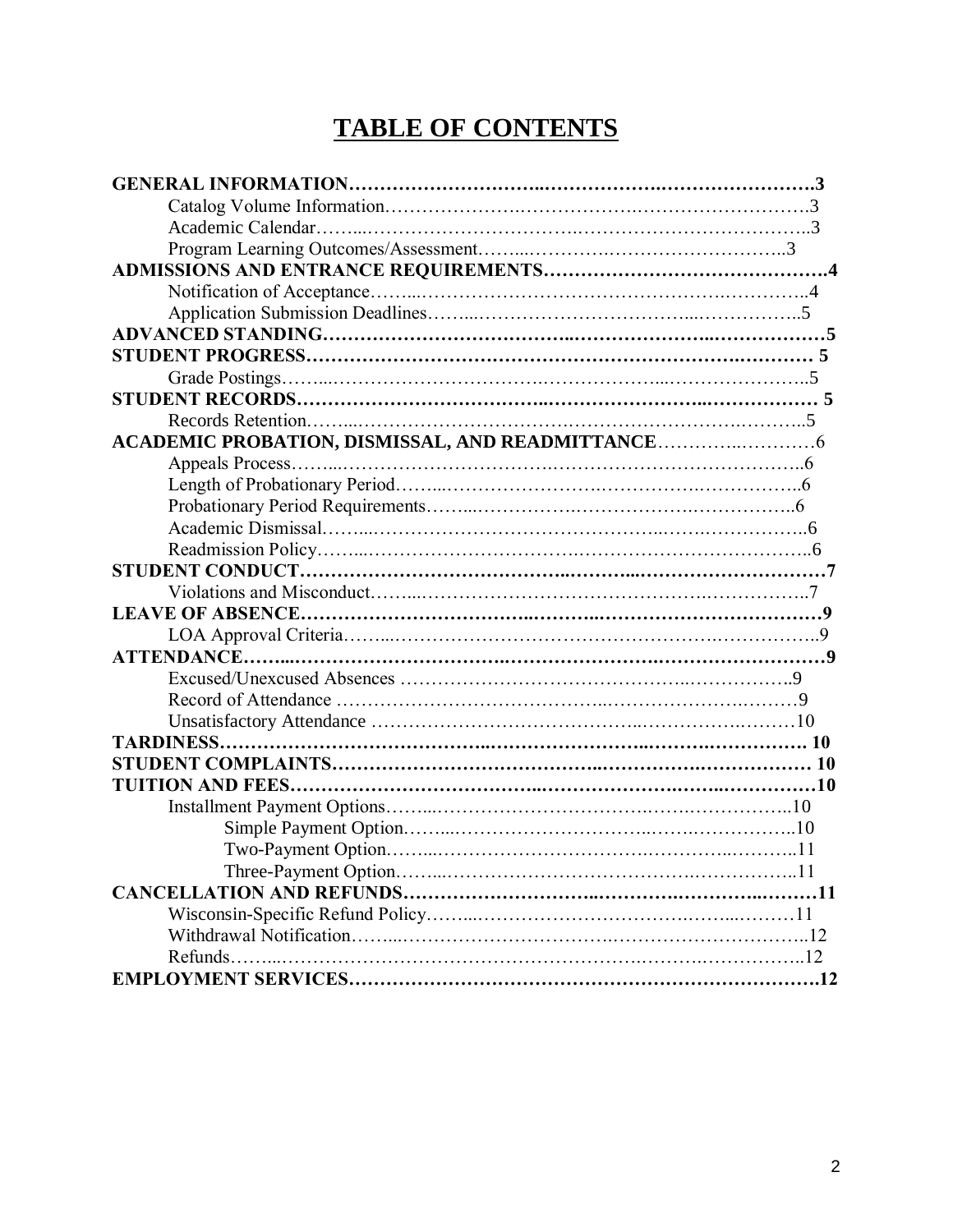# **General Information**

#### **Catalog Information:** [Graziadio Business School Academic Catalog](https://catalog.bschool.pepperdine.edu/misc/catalog_list.php?catoid=13)

#### **Academic Calendar:** [Graziadio Academic Calendar Website](https://bschool.pepperdine.edu/programs/academic-calendar/)

#### **Pepperdine Graziadio Business School Program Learning Outcome Assessment Process**

Evidence based decision-making is essential to drive sustainable improvements to student learning. Faculty program committees, with the support of the accreditation and assessment department, develop and follow an assessment plan and schedule that systematically examines program learning outcomes (PLOs) throughout the periods between program reviews.

All degree programs have clearly articulated PLOs that reflect complex ideas, skills and values at a graduate business level. The PLOs are articulated on the school's website. Program committees create and maintain the program learning outcomes, curriculum maps and rubrics within their program's respective assessment portfolios, which are linked on the Accreditation and Assessment website. Faculty collaboratively drive the curriculum by using direct and indirect assessment data to inform changes and improvements to courses, curricula and co-curricula. The accreditation and assessment department partners with faculty to provide technology that allows large scale assessment across a large portfolio of programs. In addition, the assessment department provides project management, assists in planning, compiling resources, training, and creation of report templates to ensure assessment processes are manageable and sustainable for faculty. The accreditation and assessment department also helps facilitate the curriculum change processes through the various committee approvals in order to implement large scale curriculum improvements.

Program learning outcomes are assessed on a rotating schedule to ensure the assessment process remains manageable. The assessment schedule also allows data collection that captures the appropriate sample sizes of students at or near graduation. Prior to the start of each term, the accreditation and assessment department identifies courses for assessment utilizing the curriculum map. Monitoring assessment plans each term is important for programs that are not cohort based in case an adjustment needs to be made based on the course offerings that term. The courses where students demonstrate mastery of a specific learning outcome, as defined in the program curriculum map, are selected for assessment and the appropriate assignment is confirmed withthew course instructor. The mastery level of a PLO on the curriculum map captures students at or near graduation from a program.

After identifying the courses for assessment, the assessment department coordinates with the teaching faculty and the program chair to schedule direct assessment measures. Using a standardized program rubric, the assessment department creates the assessment in LiveText (Watermark) and attaches the appropriate rubrics. The student will be prompted by the course instructor to submit the embedded course assignment into the LMS. The instructor of the course then uploads the assignments from all students in the course section and uses the PLO rubrics to score a student on the pre-selected PLOs that match the assignment. Qualitative data is collected from multiple courses taught by different instructors using different assignments for each PLO.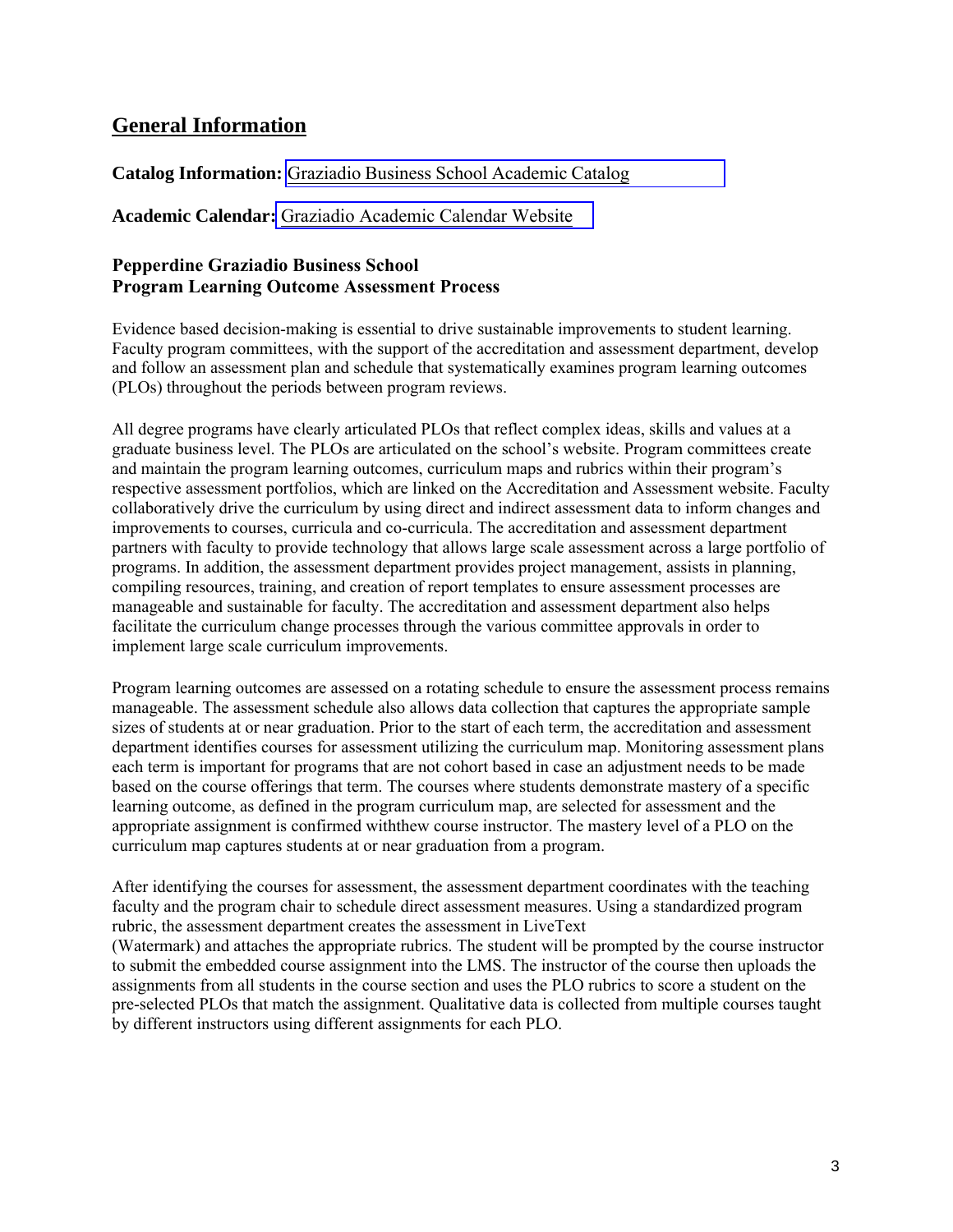At the end of the calendar year, the assessment data for each program is aggregated and shared with the program committee for review, analysis, and discussion. The program committees, under the leadership of the program chair are responsible for analyzing the results of the direct and indirect data. Based on the discussion and analysis, the program chair completes an annual assessment report that includes short and long-term plans for closing the loop, and following up on action items from the prior year and improvement plans for the assessment process and/or assessment tools. We are working towards increased documentation of committee discussions and the small scale improvements that have no budgetary or curriculum impact such as updating a lesson plan or assignment to better address a learning outcome.

#### Direct and Indirect Evidence

The school uses a variety of direct and indirect assessment approaches that are appropriate for a specific program and learning outcome. Representative examples are noted below, and the specific measures for each program learning outcome are included in the annual program assessment reports and assessment maps. Examples of direct evidence include: Presentations, Papers/reports, Observations of team interactions, Case analyses/projects, Capstone projects, Dissertations/theses, Comprehensive exams. Examples of indirect evidence include: focus groups, Internship surveys, OIE Student Annual Surveys, Fieldwork observations, Global Mindset Inventory assessments, OIE Alumni Annual Surveys.

#### Closing the Loop

Curriculum management includes developing new programs, making changes to existing offerings, and discontinuing programs that are no longer viable or not aligned with the mission and strategy of the school. These improvements come out of analysis of direct and indirect data which are documented on curriculum change proposals. Curriculum changes may be initiated by an individual program, program committee or the leadership team. All curriculum management activities that result in a change to the catalog requirements for the program must follow the approval process set by the Faculty Council. Depending on the scope of the change and resource impacts, such curriculum proposals will follow one of three approval tracks: major, minor, or accelerated. At a minimum, proposed changes must be approved by the initiated program committee, Curriculum Committee, dean, and University Academic Council. Major changes are also reviewed by the department chairs, assistant/associate deans, and voted on by all full time faculty.

#### Admissions and Entrance Requirements

#### **Master of Science in Human Resources (MSHR) Requirements:**

The online master's in human resources is ideal for those who are currently professionals in the HR field or work closely with the HR team within their organization. To be considered for admission, students must hold a bachelor's degree from an accredited university. A minimum of two years of work experience is recommended but not required. No GRE or GMAT scores are required for admission. Additionally, students must submit an online application, a statement of purpose, a resume, and official transcripts.

#### **Master of Science in Management and Leadership (MSML) Requirements:**

Our online master's in management and leadership is ideal for those who have some management experience and wish to sharpen their interpersonal and core leadership skills in order to improve their organization and the world around them. To be considered for admission, students must hold a bachelor's degree from an accredited university. A minimum of two years of work experience is recommended but not required. No GRE or GMAT scores are required for admission. Additionally, students must submit an online application, a statement of purpose, a resume, and official transcripts.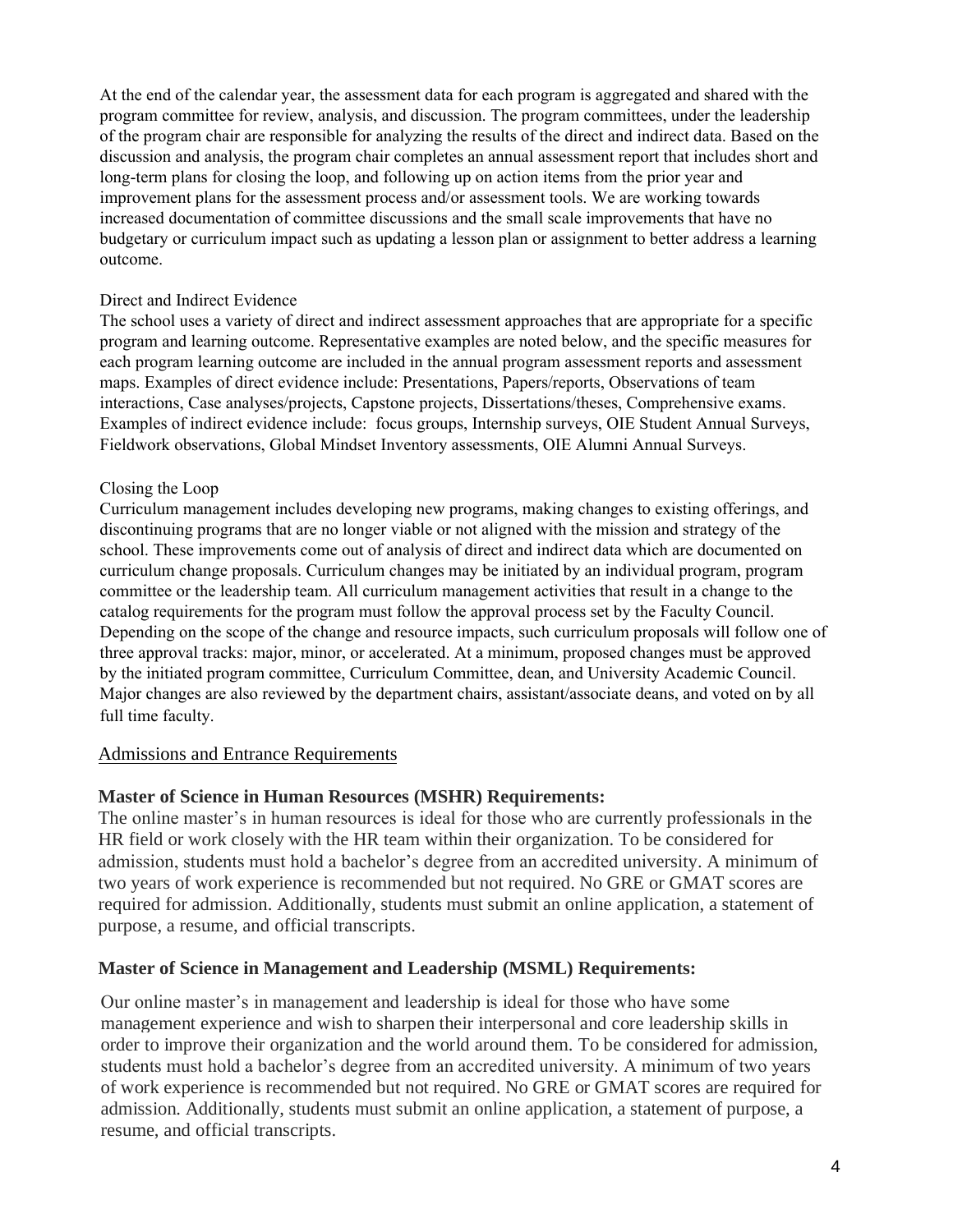#### **Master of Business Administration (MBA) Requirements:**

Our online MBA program is designed for business professionals with two or more years of relevant career experience. To apply, students must have earned a bachelor's degree from an accredited institution. Additionally, students must submit an online application, a statement of purpose, a resume, and official transcripts. Students must also submit GMAT or GRE scores.

#### **Master of Business Analytics (MSBA) Requirements:**

Our online master's in business analytics program is designed for business professionals with atleast three years of relevant career experience. To apply, students must have earned a bachelor'sdegree from an accredited institution. Additionally, students must submit an online application, a statement of purpose, a resume, and official transcripts. Students must also submit GMAT or GRE scores.

#### **Notification of Acceptance**

Upon acceptance, students will receive a phone call from their Admissions Counselor notifying them of their acceptance into the program. Following the phone call, students will be emailed an "Intent to Enroll" form, which is a document that serves as both an acceptance letter and acknowledgement of requirements before entering into the program. Students are required to sign this document prior to enrollment to signify that they have read and agree to all disclaimers, expectations, and program requirements.

#### **Admission Deadlines**

Applications are accepted prior to each term. Please see upcoming application deadlines in the link below:

#### <https://bschool.pepperdine.edu/admission/deadlines/>

# **Advanced Standing**

Pepperdine University's Business@Pepperdine online program does not grant advanced standing for prior education and training.

# **Student Progress**

#### **Grade Postings**

Student assignment grades are posted in the online Learning Management System, which students also utilize to submit assignments and attend weekly class sessions. At the end of the semester, final transcript grades are housed in Wavenet, an online tool used by University students to access their final grades, apply for financial aid, and access other Pepperdine information and resources.

# **Student Records**

#### **Records Retention**

Under Wis. Admin. Code § SPS 407.02, Pepperdine University will retain the following records for at least six (6) years from a student's graduation or last date of attendance:

(a) Enrollment agreement and documentation relating to student payments;

(b) Student information including attendance reports, progress records, grades, student address, etc.;

(c) ate student completed the program and/or was terminated from the program and the reason thereof; and

(d) Student grievances and subsequent resolutions.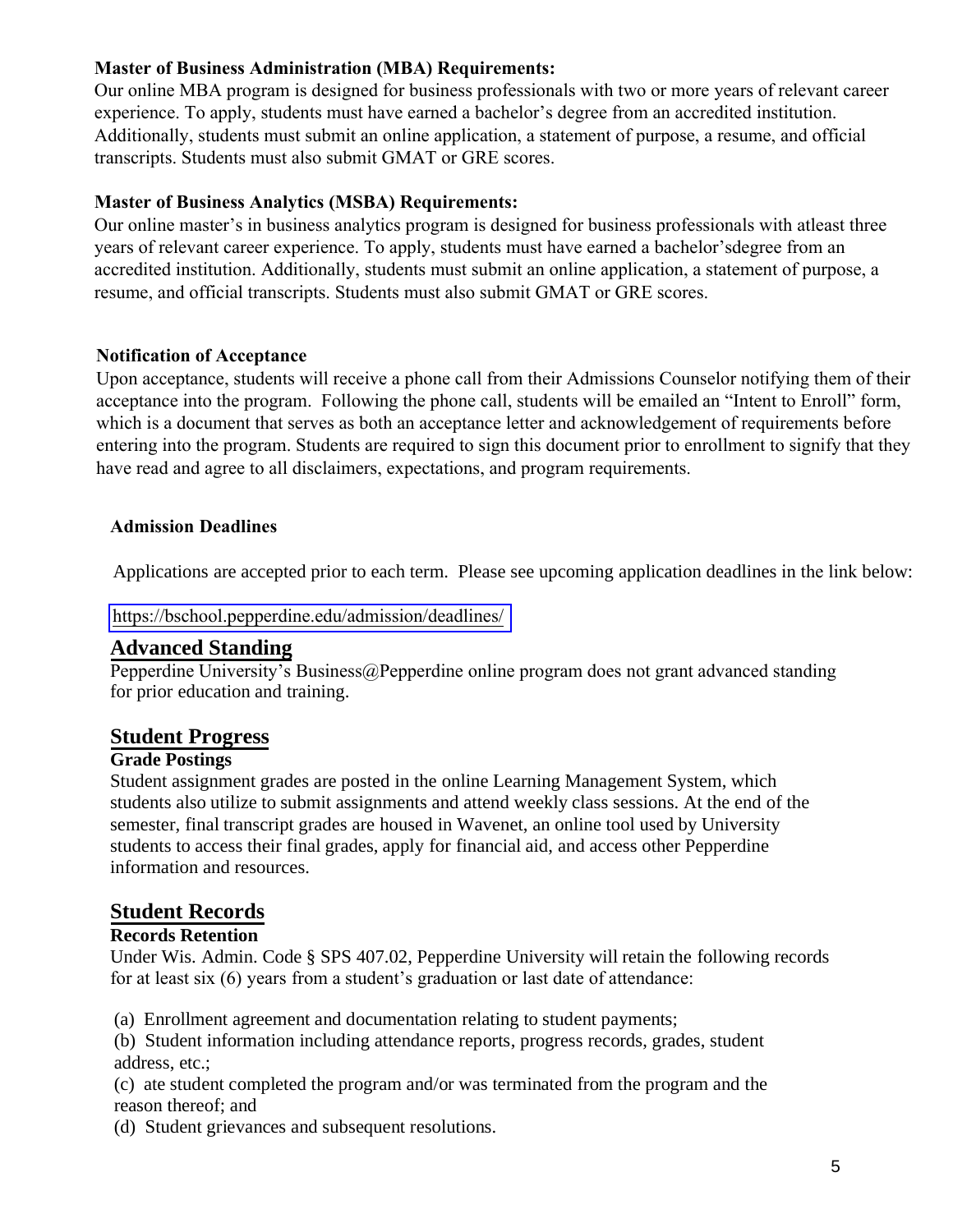Under Wis. Admin. Code § SPS 407.03, Pepperdine University will retain student transcripts *indefinitely*.

# **Academic Probation, Dismissal and Readmittance**

#### **Appeals Process**

Students who fail to meet satisfactory academic process and receive a probationary warning, must appeal in writing, to the Assistant Dean for Student Services. The appeal must explain the reasons that led to satisfactory academic progress (SAP) failure and the changes that will allow the student to meet SAP in the future including supporting documentation. If the appeal is granted, the student will be placed on SAP "Financial Aid Probation" and will have one semester/trimester to meet the SAP requirements set for the probation period.

#### **Length of Probationary Period**

Students placed on academic probation shall be informed of any conditions for removing the probationary status. The Program Committee reviews the status of students who are on academic probation on a case-by- case basis. Students will have one trimester to meet all academic standards or to satisfy specific academic plan requirements set by the program committee.

#### **Probationary Period Requirements**

During the probationary period, students must maintain satisfactory academic progress (SAP) by meeting the minimum grade point average required by the program. A student must earn at least a 3.0 grade point average during the trimester in which the student is on probation.

#### **Academic Dismissal**

A student is subject to academic discipline and/or dismissal for any of the following deficiencies:

- Failure to earn at least a 3.0 grade point average in the first trimester of enrollment.
- Failure to achieve a cumulative grade point average of 3.0.
- Failure to earn at least a 3.0 grade point average during a trimester in which the student is on probation.
- Failure to earn a minimum grade point average of 3.0 in more than one trimester.
- Failure to raise a deficit grade point average to a 3.0 overall average within the time period specified by
- the University.
- Failure to earn grades higher than "C+" in two or more courses.
- Making a grade lower than a "C."

\*Pepperdine University will notify by certified letter and email all students whose lack of progress has resulted in dismissal. Dismissed students must sit out one term before they may request readmission.

#### **Readmission Policy**

Students who have been absent for two terms or less and students who were on probation at the time of last attendance should contact their academic advisor in the Student Services Office and follow the instructions to begin classes again. Students who have been continuously absent for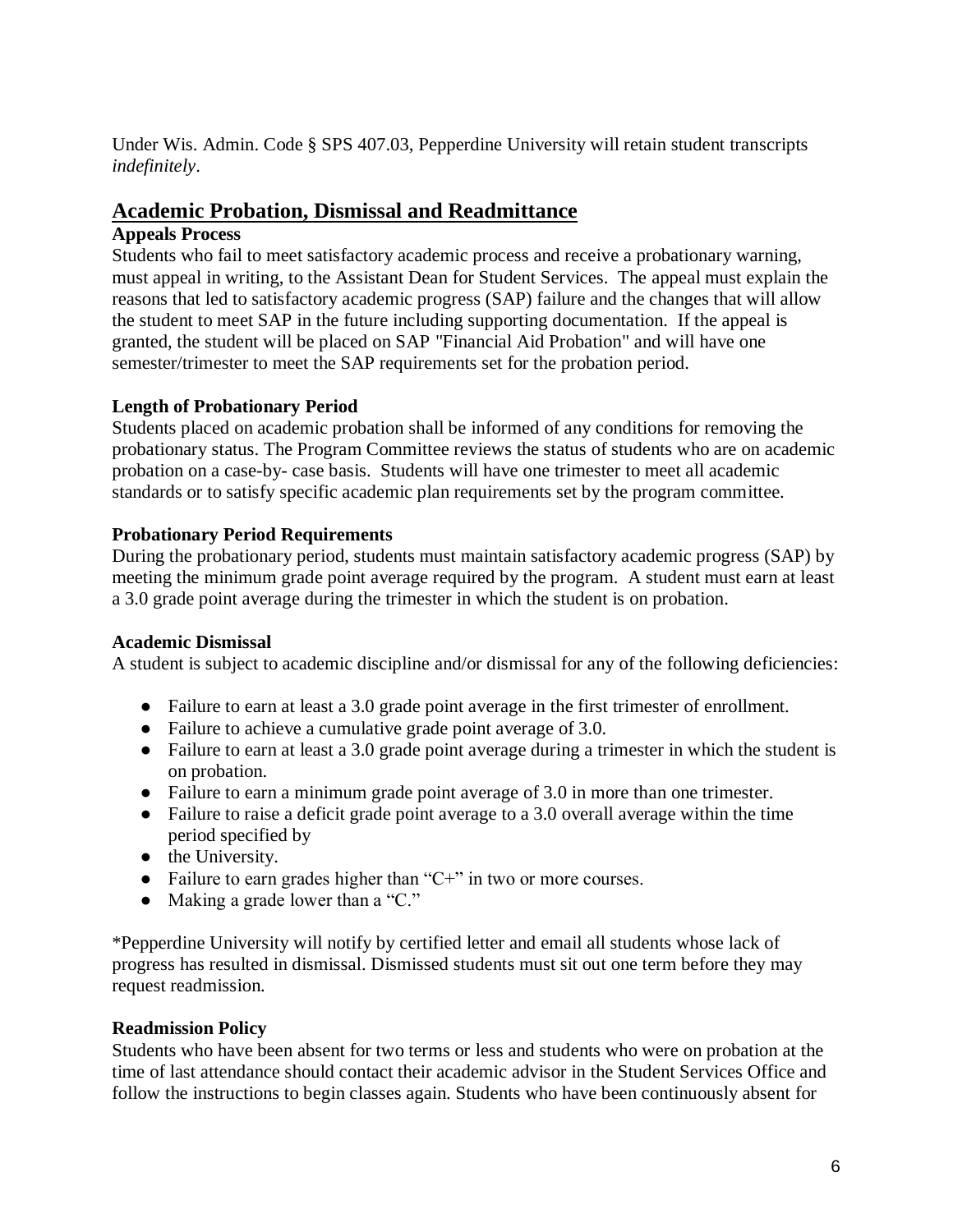more than two but fewer than six terms must file a petition for readmission with an academic advisor in the Student Services Office. Students may apply for readmission utilizing [Application](https://www.pepperdine.edu/registrar/content/readmissionapplication.pdf)  [for Readmission form.](https://www.pepperdine.edu/registrar/content/readmissionapplication.pdf) If readmitted, students in this category are required to comply with current program and graduation requirements. Students who have been absent for six terms or more are required to file a new application with the Enrollment Services Office, pay the regular application fee, and be considered for readmission based upon current admission standards. These readmission applicants will be notified promptly after a decision has been made.

All students who are readmitted are responsible for clearing all their accounts, including financial accounts, before being permitted to register. If returning students wish to change their original degree objective, they must file a new application with the Enrollment Services Office and pay the regular application fee

# **Student Conduct**

#### **Violations and Misconduct**

Violation of University policies and other misconduct will not be tolerated and may result in the imposition of one or more sanctions (includes permanent dismissal from the program). The following examples of misconduct are not exhaustive but are intended to give students an idea of the types of behaviors that may result in disciplinary action

- Violation or attempted violation of published University policies, rules, or regulations that include:
	- Sexual Misconduct
	- Alcohol and Other Drugs
	- Hazing
	- Discrimination and Harassment Policy
- Violation of Federal, State, or local law on or off campus.
- Dishonesty in any form, including but not limited to, knowingly furnishing false information, forgery, plagiarism, alteration, or misuse of documents, records, or identification cards
- Academic dishonesty, including but not limited to plagiarism, cheating, fabrication, facilitating academic dishonesty.
- Manufacture, sale, distribution, promotion, possession or attempt to obtain false identification.
- Actions or communications, whether they are online or in-person, that constitute disrespect, harassment, retaliation, the use or threat of physical violence, intimidation, stalking or hate violence directed toward a member of the Pepperdine faculty, staff, student body, toward a visitor to the campus or toward a member of the community

Sanctions affecting the conduct of students are based on general principles of fair treatment. While attempting to be consistent in its disciplinary decisions, the University also seeks to be fair and sensitive to the facts and circumstances of each individual case. Disciplinary action may involve, but is not limited to, one or a combination of the sanctions listed below: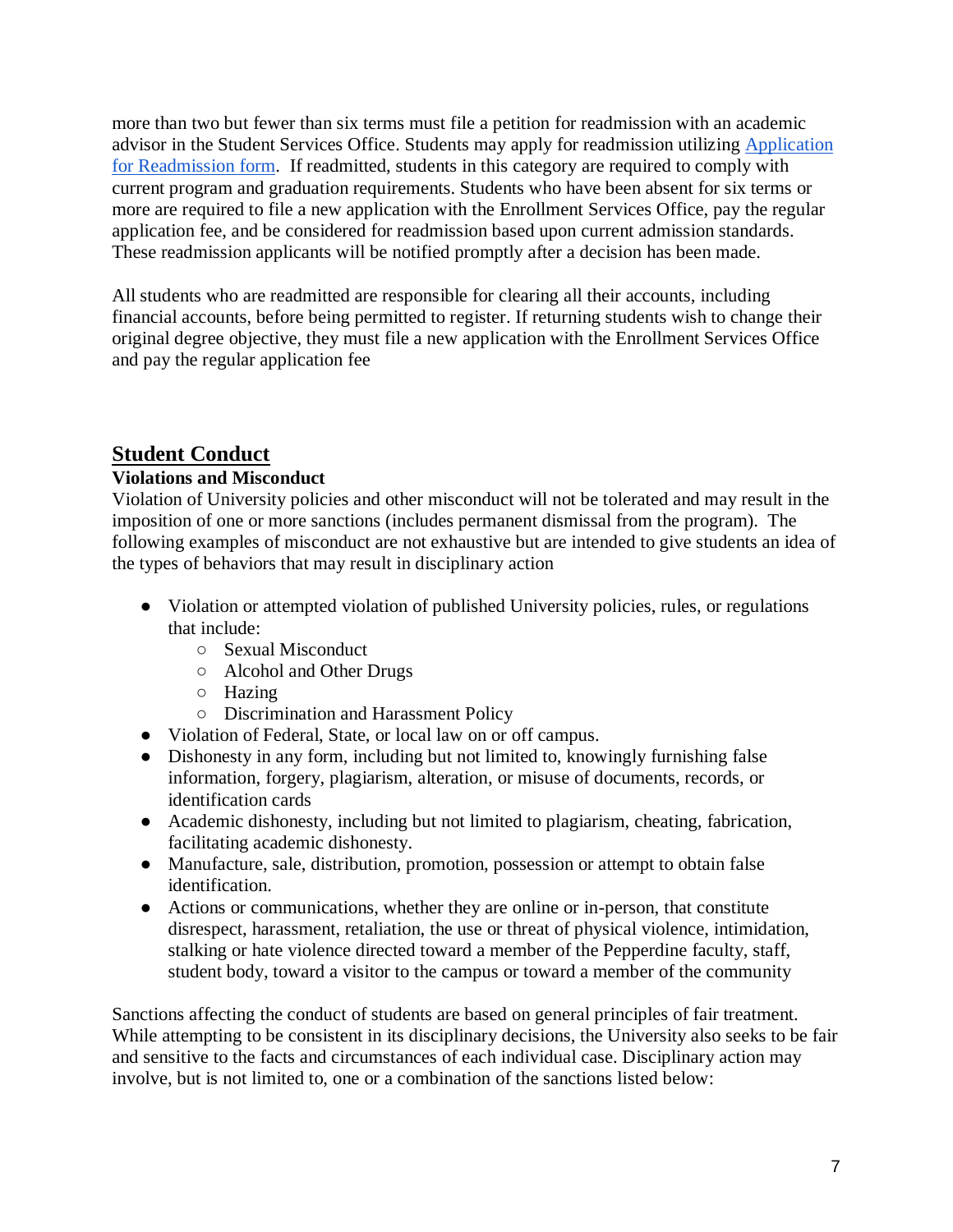- **Warning:** Oral or written notice to the student that the student is violating or has violated the Student Code of Conduct and that continuation or repetition of misconduct may result in a more severe sanction.
- **University Probation:** A status which indicates that a student's relationship with the University is tenuous. Probation is for a designated period of time and includes the probability of more severe disciplinary sanctions if the student is found in violation of any University regulations. Probation may also result in the loss of privileges, depending on the policies of various University departments and organizations. For example, a student becomes ineligible to hold some leadership positions when placed on probation. Also, if a student is placed on University probation, the student becomes ineligible for International Programs during the probation period. Ineligibility includes applying, remaining in the queue, or attending a program.
- **Loss of Privileges**: Such loss may include, but is not limited to, financial assistance, eligibility to represent the University officially on athletic teams or performing groups, or use of specific University facilities, computer systems, equipment, or services.
- **Fines:** Payment of charges for violation of regulations. These charges will be added to a student's account.
- **Restitution:** Compensation for loss, damage or injury. Failure to pay such charges may result in additional sanctions (including, but not limited to, denial of re-enrollment or refusal to release official transcripts and records).
- **Educational Sanctions:** Mandatory work hours, reading/writing assignment, drug or alcohol assessment/treatment, seminar attendance, or other discretionary sanctions as deemed appropriate.
- **Dismissal from University Housing** (on-campus students)**:** Loss of privilege to live in University housing. In accordance with University housing policy, students required to live on campus who are dismissed from University housing may be dismissed from Pepperdine University. Any student dismissed from the residential community prior to the end of the contractual period may be responsible for any remaining monetary charges, as well as ineligible for reimbursement for any charges already paid.
- **Suspension:** Temporary separation of the student from Pepperdine University for a definite period of time, after which the student is eligible to return without re-applying through the Office of Admission, unless the student is absent for two or more academic years, which does require re-application and readmission by the Office of Admission, as is the case for all students. Conditions for readmission may be specified.
- **Expulsion:** Temporary separation of the student from Pepperdine University for a definite period of time, but not less than two semesters, after which the student must reapply through the Office of Admission and be granted acceptance before becoming eligible for re-enrollment at the University. Conditions for readmission may be specified, but the student is not guaranteed readmission.
- **Dismissal:** Permanent separation of the student from Pepperdine University. The student is dismissed from the University and is ineligible to re-enroll at the University at any time in the future.
- **Revocation of Admission and/or Degree:** Admission to or a degree awarded from the University may be revoked for fraud, misrepresentation, or other violation of University standards in obtaining the degree, or for other serious violations committed by a student prior to graduation.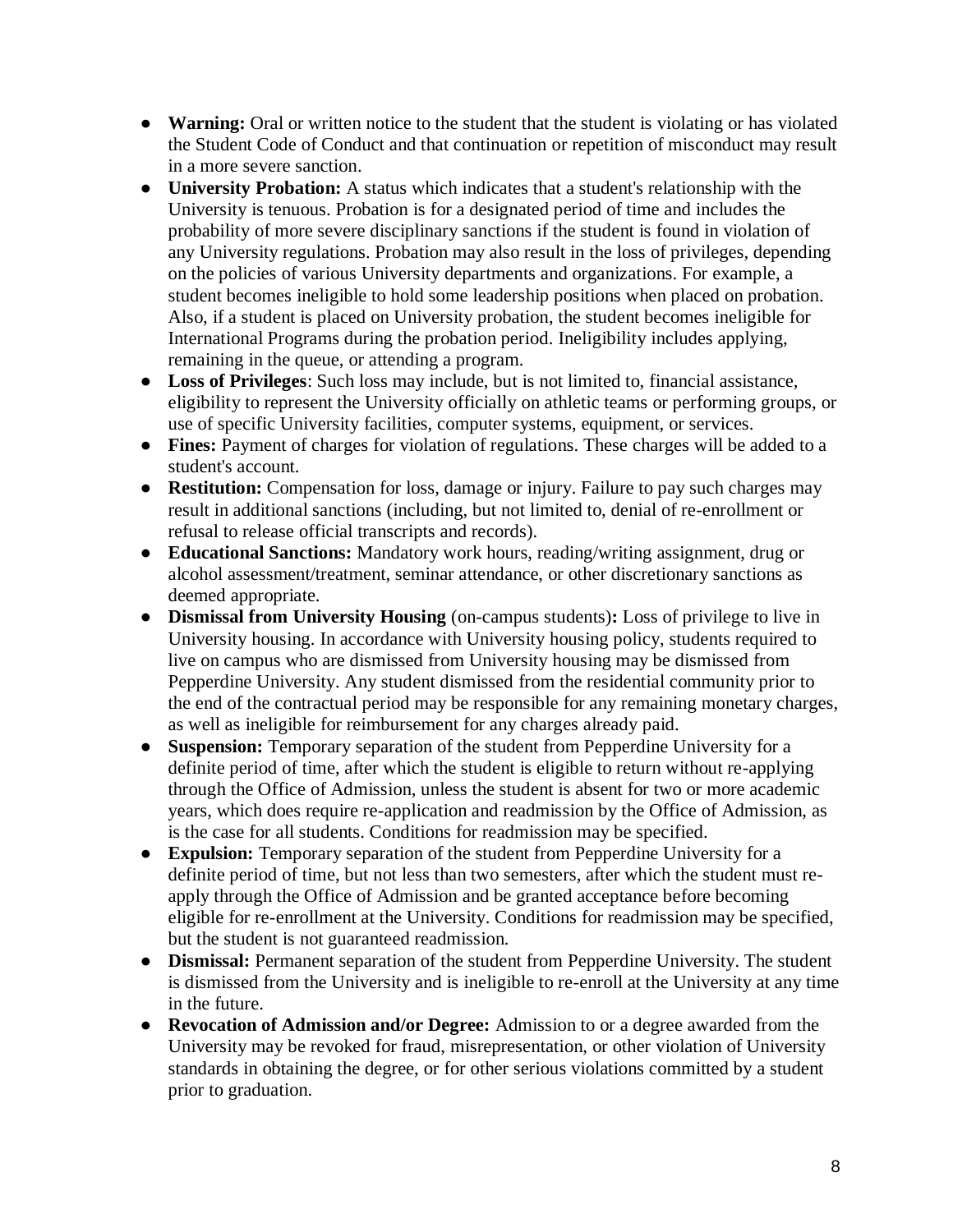● **Withholding Degree:** The University may withhold awarding a degree otherwise earned until the completion of the process set forth in this Student Code of Conduct, including the completion of all sanctions imposed, if any.

# **Leave of Absence (LOA)**

### **LOA Approval Criteria**

A student will be granted approval to take a leave of absence once a letter or an email from the student's Pepperdine email account is submitted to the Program Office indicating the reason for the leave and the projected time of return. Students may be granted a leave of absence for up to one year. If a student requires a leave of absence longer than one year, the student must petition the Program Committee.

Students requesting a Leave of Absence should indicate their reason(s) for leave that may include but are not limited to specific medical issues, family/personal emergencies, military duty/leave, or personal emergencies when completing the letter or email to the Program Office. If the student has maintained a GPA of at least 3.0 and has not been at risk of any other disciplinary action, the Program Committee will grant that student a Leave of Absence for up to a year.

# **Attendance**

Business@Pepperdine only permits excused absences. Attendance at every class and workshop is expected of each student. The class and course work schedules, including projects or presentation assignments, are made very early in the course of the trimester and in the course syllabi.

#### Excused Absences:

In the event that there is a conflict that will affect a student's participation in class or a particular assignment or project at a scheduled time, the student is responsible for advising the professor and/or affected individuals in advance, and as soon as possible after the beginning of a trimester, to allow for alternative arrangements. Absence from classes or examinations for any reason does not relieve students from responsibility for any part of the course work required during the period of absence. Excessive absences and unexcused absences may result in lowering of your final grade.

#### Unexcused Absences:

The course instructor is permitted to count a student's absence as unexcused if that student did not communicate ahead of time or chose to miss a class when a situation arose that was within the student's control.

Absence from classes or examinations for any reason does not relieve students from responsibility for any part of the course work required during the period of absence. Excessive absences and unexcused absences may result in lowering of your final grade.

# **Record of Attendance**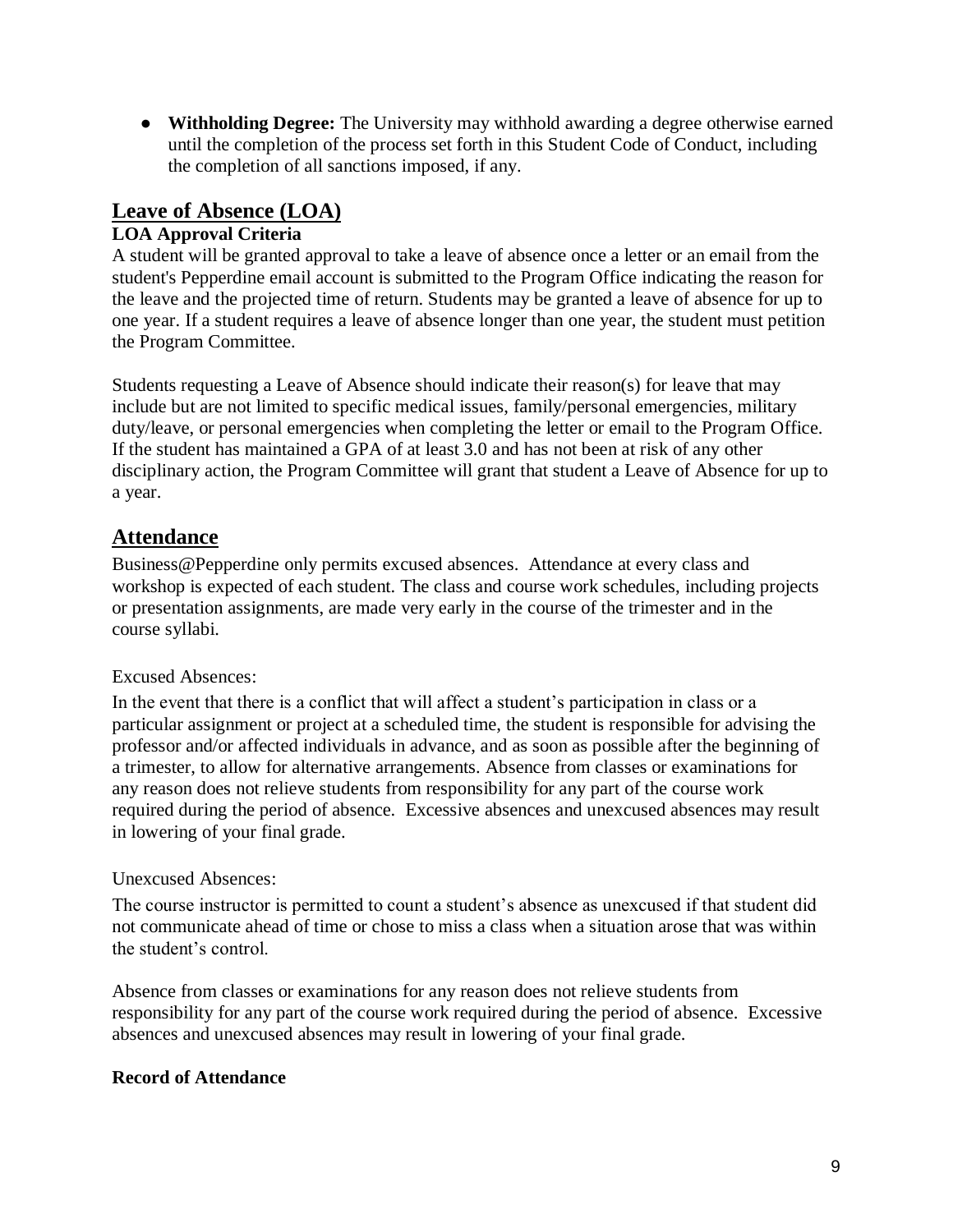The course instructor maintains attendance throughout the semester/trimester. The online Learning Management allows professors to track students' attendance, which maintains a list of attendees during each class/live session. If a student is absent for a class, they will not receive participation credit for the week. This absence and record of participation is also housed in the Learning Management System.

#### **Unsatisfactory Attendance**

Students are expected to contribute to the discussion during each live class session, therefore your attendance is essential. If you are not in class, you cannot participate in the discussion, and consequently you will not earn credit for class participation. Therefore, unsatisfactory attendance due to multiple absences from class will impact your class participation grade (percentage of your final grade).

# **Tardiness**

Students are allowed approximately 5-15 minutes after the start of class to enter the virtual classroom. Students are expected to inform the instructor ahead of time if they will be tardy to class. Professors have the right to deny them entry into the room if they feel the student is requesting access too late. The professor will deduct points from a student's participation grade due to tardiness. These specific requirements are outlined out in the course syllabus. Tardiness is also reflected in the "participation" portion of the grade and further explained per the instructor's written feedback. Instructors are not required to submit attendance reports to the Registrar for online programs on a daily basis, but are expected to contact the Registrar should there be ongoing attendance/tardiness issues with a particular student.

# **Student Complaints**

Students who have complaints that have not been satisfactorily resolved with the school can escalate the complaint to the Wisconsin Educational Approval Program (EAP). Contact information to the EAP is provided below:

#### **Wisconsin Educational Approval Program**

Department of Safety and Professional Services – Educational Approval Program P.O. Box 8366 4822 Madison Yards Way Madison, WI 53705 www.dsps.wi.gov; dspseap@wisconsin.gov

# **Tuition and Fees**

#### **Installment Payment Options**

At the beginning of each term you must choose a payment option (see payment options below). If no option is chosen by the first due date of the term, you will be assigned to the Simple Payment Option.

#### **Simple Payment Option**

The entire amount for the term, less any aid, should be paid on the first business day after the add/drop period.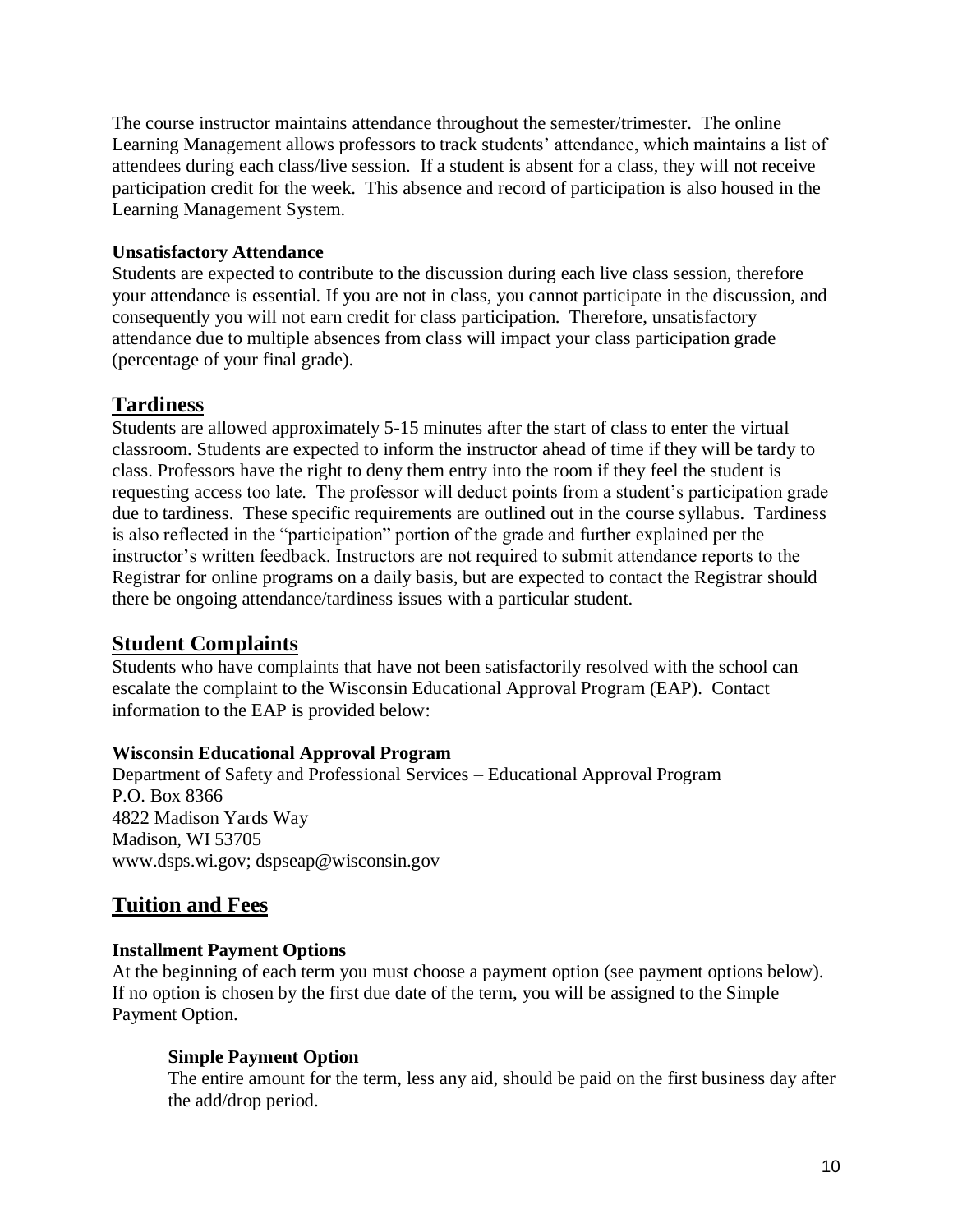#### **Two Payment Option**

Tuition + room/board charges, less any aid, are divided into two payments. The first payment is due on the first business day after the add/drop period. The second payment is due 30 calendar days after the first due date. A service charge of \$25 is due with the first payment.

#### **Three Payment Option**

Tuition + room/board charges, less any aid, are divided into three payments. The first payment is due on the first business day after the add/drop period. The second payment is due 30 calendar days after the first due date and the third payment is due 60 calendar days after the first due date. A service charge of \$50 is due with the first payment.

\*The Two and Three Payments Options can only be used for tuition & room/board charges less any financial aid. The deadline to sign-up for the Two or Three Payment Options is the last day of the Add/Drop period.

# **Cancellation and Refunds**

#### **Wisconsin Specific Refund Policy**

A student will receive a full refund of all money paid if the student:

1. Cancels within the three-business-day cancellation period under SPS 406.03;

2. Acceptance was unqualified and the school did not secure a disclaimer under SPS 409.04;

3. Enrollment was procured as the result of any misrepresentation in the written materials used

by the school or in oral representations made by or on behalf of the school.

\*Refunds will be made within 10 business days of cancellation.

A student who withdraws or is dismissed after attending at least one class, but before completing 60% of the instruction in the current enrollment period, is entitled to a pro rata refund as follows:

| At Least     | <b>But Less Than</b> | <b>Refund of Tuition</b> |
|--------------|----------------------|--------------------------|
| 1 Unit/Class | 10%                  | 90%                      |
| 10%          | 20%                  | 80%                      |
| 20%          | 30%                  | 70%                      |
| 30%          | 40%                  | 60%                      |
| 40%          | 50%                  | 50%                      |
| 50%          | 60%                  | 40%                      |
| 60%          | N <sub>o</sub>       | No refund                |

As part of this policy, the school may retain a one-time application fee of no more than \$100. The school will make every effort to refund prepaid amounts for books, supplies and other charges. A student will receive the refund within 40 days of termination date. If a student withdraws after completing 60% of the instruction, and withdrawal is due to mitigating circumstances beyond the student's control, the school may refund a pro rata amount.